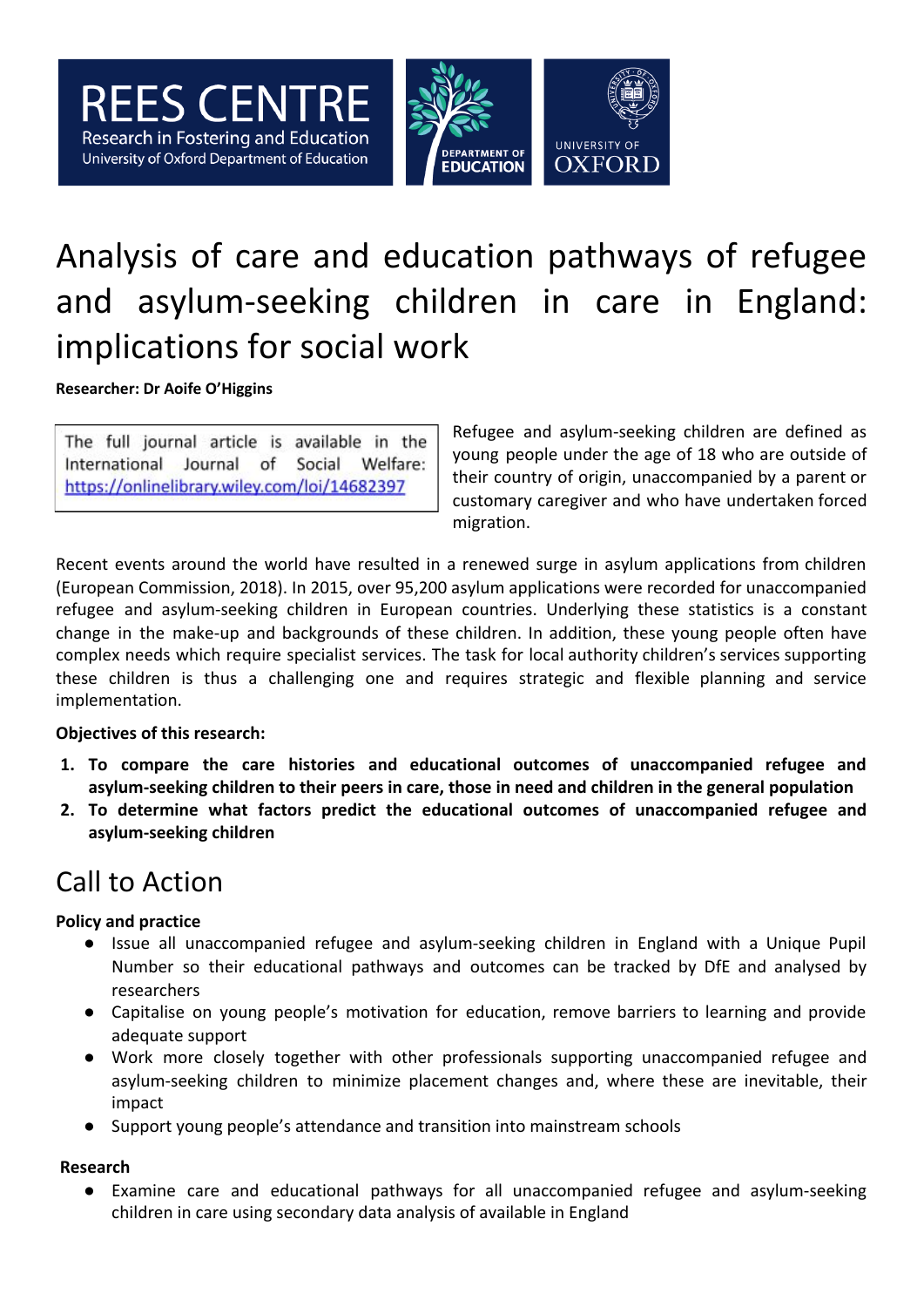● Design more longitudinal research which provides greater detail on the unique experiences of unaccompanied refugee and asylum-seeking children

# What did we do?

Data on all unaccompanied refugee and asylum-seeking children in care eligible for Key Stage 4 exams (KS4) aged 16 in 2013 and who were in care for a year or more were obtained from the National Pupil Database and Local Authority Returns. Socio-demographic, care and education data for unaccompanied refugee and asylum-seeking children were compared to data on children in care, children in need and children in the general population. In the second part, multiple regression analysis was used to determine what factors predict the exam scores of unaccompanied refugee and asylum-seeking children.

# What did we find out?

**Unaccompanied refugee and asylum-seeking children had better KS4 scores than children in care and children in need, despite significant difficulties**

Unaccompanied refugee and asylum-seeking children scored more points at KS4 than children in care and children in need but fewer than children in the general population. Unaccompanied refugee and asylum-seeking children had significantly fewer authorised and unauthorised absences than children in care or children in need, but attendance was not different than for children in the general population. The majority of unaccompanied refugee and asylum-seeking children were enrolled in mainstream schools (85.3%), some in further education colleges in contrast with previous studies. Unaccompanied refugee and asylum-seeking children in mainstream schools had better exam scores. Unaccompanied refugee and asylum-seeking children changed school in year 10 or 11 at four times the rate of other children in care, in need or in the general population.

#### **Special educational needs are under researched for this population**

Unaccompanied refugee and asylum-seeking children with SEN had similar KS4 scores than those without SEN, a surprising result given the effect of SEN on educational outcomes for other groups. This suggests that additional support as a result of identified SEN may be beneficial for unaccompanied refugee and asylum-seeking children. The data does not provide information about SEN provision type, but it may include language classes, which are critical to access the wider curriculum. Worryingly, young people who didn't have any recorded data about SEN had extremely low educational outcomes. More research is required to understand the prevalence and type of SEN in the refugee population.

**Refugee and asylum-seeking children placed in care younger, living in foster or kinship care, with fewer behaviour problems, placed in mainstream school or with fewer school changes had higher exam scores** School changes may reflect arrival into the country and therefore entry into school, nevertheless this was particularly disruptive for refugee and asylum-seeking children. Prolonged periods outside of school may isolate these young people from peers and delay their learning, which might result in a loss of motivation and ultimately disengagement (Chase et al., 2008; Wade et al., 2005). On average, behavioural problems were not severe but those who did had more problems fared worse in exams. Success in education is therefore more likely if accommodation and support needs are met. This may also decrease the need for specialist support, e.g. psychological interventions.

# Further information

O'Higgins, A. (2019). Analysis of care and education pathways of refugee and asylum-seeking children in care in England: implications for social work. *International Journal of Social Welfare.*

To find out more about Rees Centre research on unaccompanied asylum-seeking children in foster care: